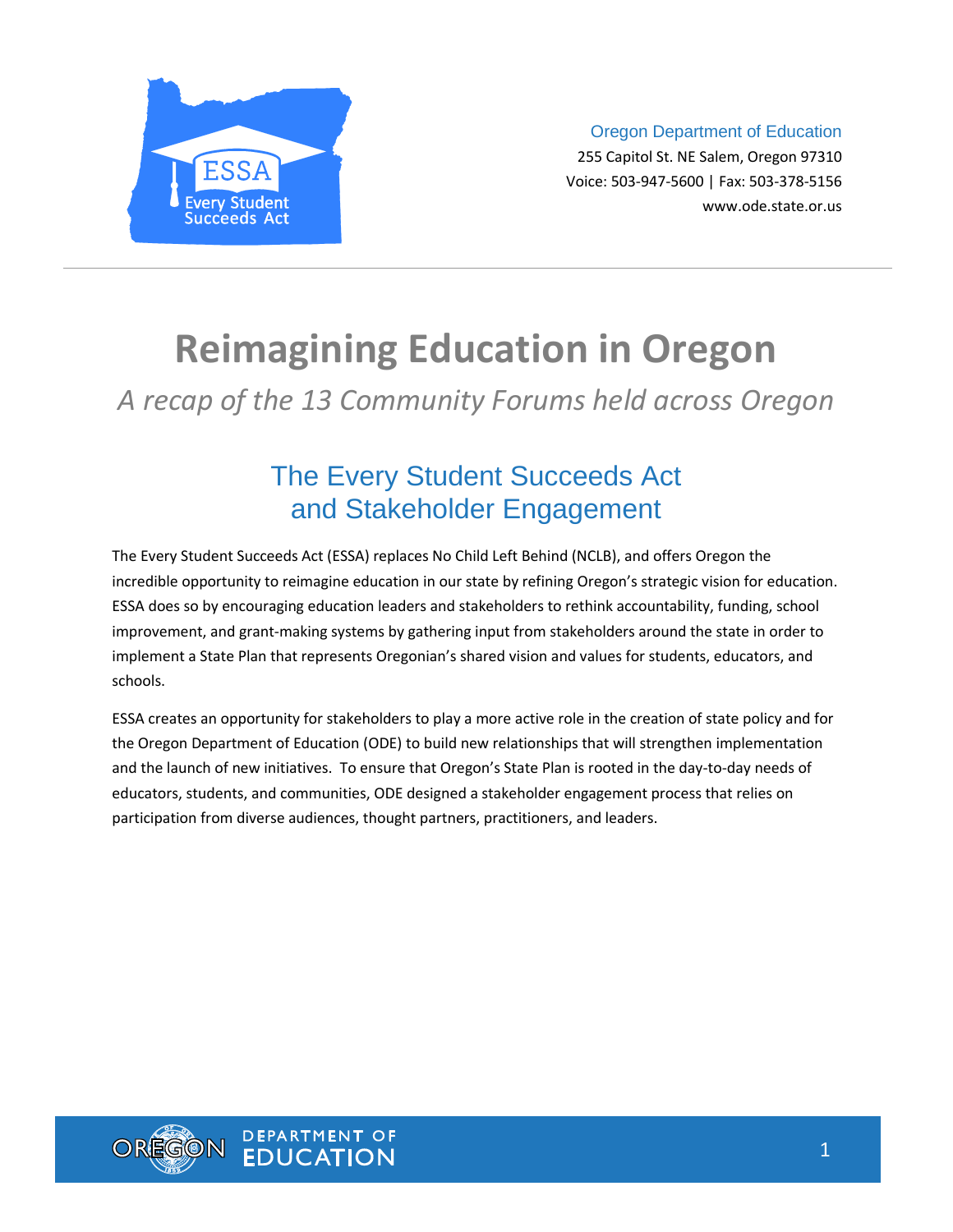#### Meaningful Engagement

Seeking public input through meaningful stakeholder engagement is an opportunity for the Oregon Department of Education to not only connect with current education advocates, but to seek out those who feel disconnected or who have not been historically engaged in a public education dialogue. In an effort to ensure opportunities for an array of stakeholders to help shape Oregon's vision for education and provide feedback on how the state can achieve its shared vision, ODE created a plan for communicating and engaging stakeholders, including offering thirteen regional community forums.

While ESSA requires extensive outreach and engagement efforts to everyone from policymakers to educators to tribal organizations to parents, ODE is committed to not engaging stakeholders simply out of compliance, but rather, through two-way communication that allows shared-decision-making and support of the state's vision and plan.

#### Community Forums

In partnership with Educational Service Districts and school districts, the Oregon Department of Education held thirteen regional community forums throughout the state. The purpose of the community forums was to hear directly from Oregonians –educators, school staff, parents, business leaders, higher education professionals, and community members – about their values, priorities, hopes, and aspirations for education in our state. Feedback collected from the community forums helped inform the work underway to develop a State Plan. Over 850 Oregonians contributed to the conversation and provided valuable insight.

#### Data Collection & Analysis

Participants' hand-written notes, as well as their verbal comments and feedback were the primary sources of data. Data analysts compiled the notes collected during the thirteen community forums into one dataset for coding and identifying themes. The Oregon Department of Education facilitated the community forums in rural and urban areas across the state. The events were attended by a range of stakeholders including students, parents, educators, business leaders, school board members, and community members. Data analysts coded the data separately for the three questions posed during the town hall forums:

- 1. What school characteristics are important?
- 2. How should we measure school success?
- 3. How do we ensure all students are successful?

Data analysts read and coded over 2,000 words and phrases that participants used to describe their own thinking and experiences related to education in Oregon to identify common themes. Content analysis procedures were used to organize the data into major themes and subcategories. The results of this analysis can be open to other interpretations and therefore, cannot be gerneralizable. A summary of the major themes found for each discussion question is in the table below.

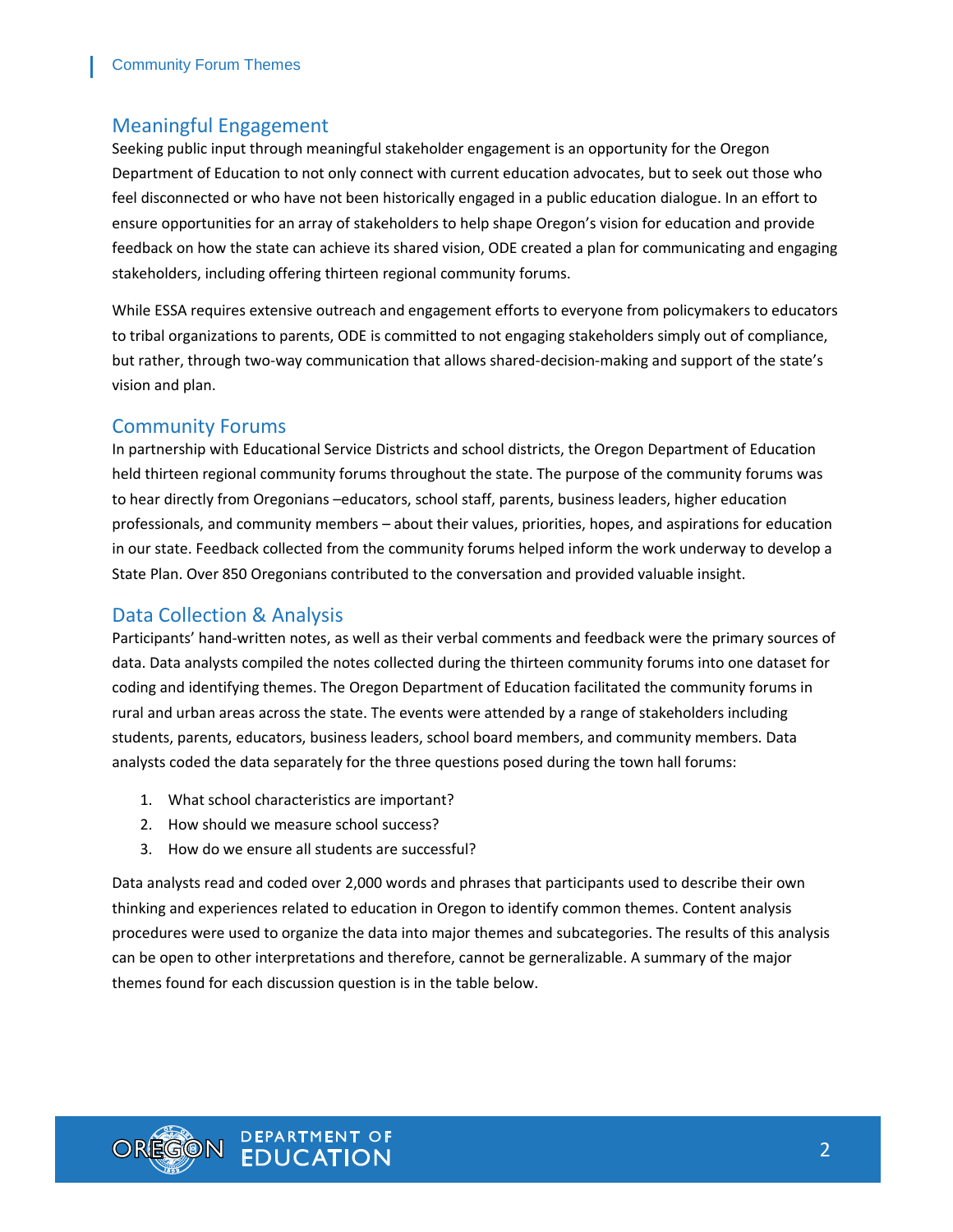| What school characteristics are most important? | <b>NUMBER OF COMMENTS</b><br>$(N = 839$ comments) | <b>PERCENTAGE OF COMMENTS</b> |
|-------------------------------------------------|---------------------------------------------------|-------------------------------|
| <b>INSTRUCTION</b>                              | 349                                               | 42%                           |
| <b>SCHOOL CLIMATE</b>                           | 156                                               | 19%                           |
| LEADERSHIP AND EDUCATOR WORKFORCE               | 74                                                | 9%                            |
| ACCOUNTABILITY AND ASSESSMENT                   | 69                                                | 8%                            |
| <b>COLLABORATION</b>                            | 60                                                | 7%                            |
| SYSTEM, DISTRICT, AND SCHOOL                    | 52                                                | 6%                            |
| <b>EQUITY AND CULTURAL AWARENESS</b>            | 40                                                | 5%                            |
| <b>OTHER</b>                                    | 39                                                | 4%                            |
| How should we measure school success?           | <b>NUMBER OF COMMENTS</b><br>$(N = 603$ comments) | <b>PERCENTAGE OF COMMENTS</b> |
| SYSTEM, DISTRICT, OR SCHOOL SUCCESS             | 313                                               | 52%                           |
| <b>STUDENT SUCCESS</b>                          | 165                                               | 27%                           |
| <b>ASSESSMENTS OR MEASURES</b>                  | 97                                                | 16%                           |
| <b>OTHER</b>                                    | 28                                                | 5%                            |
| How do we ensure all students are successful?   | <b>NUMBER OF COMMENTS</b><br>$(N = 569$ comments) | <b>PERCENTAGE OF COMMENTS</b> |
| STUDENTS AND FAMILIES STRATEGIES                | 318                                               | 56%                           |
| SYSTEM, DISTRICT, OR SCHOOL STRATEGIES          | 115                                               | 20%                           |
| <b>ACCOUNTABILITY STRATEGIES</b>                | 66                                                | 12%                           |
| <b>EDUCATOR WORKFORCE STRATEGIES</b>            | 56                                                | 10%                           |
| <b>OTHER</b>                                    | 14                                                | 2%                            |

#### **Number and percentage of comments by main content area, by question**

# Community Forum Themes

From the data collected – including what participants said and wrote – five themes emerged, which include:

- 1. A desire for each and every student to receive a rigorous, relevant, well-rounded, engaging educational experience;
- 2. A call to personalize and individualize learning in order to ensure students acquire knowledge and skills best suited for their next steps;
- 3. A desire for school communities that embrace equity and are intentional in their efforts to engage students and collaborate with families, businesses, and community members;
- 4. A commitment to establishing the conditions necessary for educators to provide effective and culturally responsive services to students, families, and communities;
- 5. A desire to measure the success of students and schools in multiple ways including academic, socialemotional learning, and the capacity of the school to prepare students for their next steps.

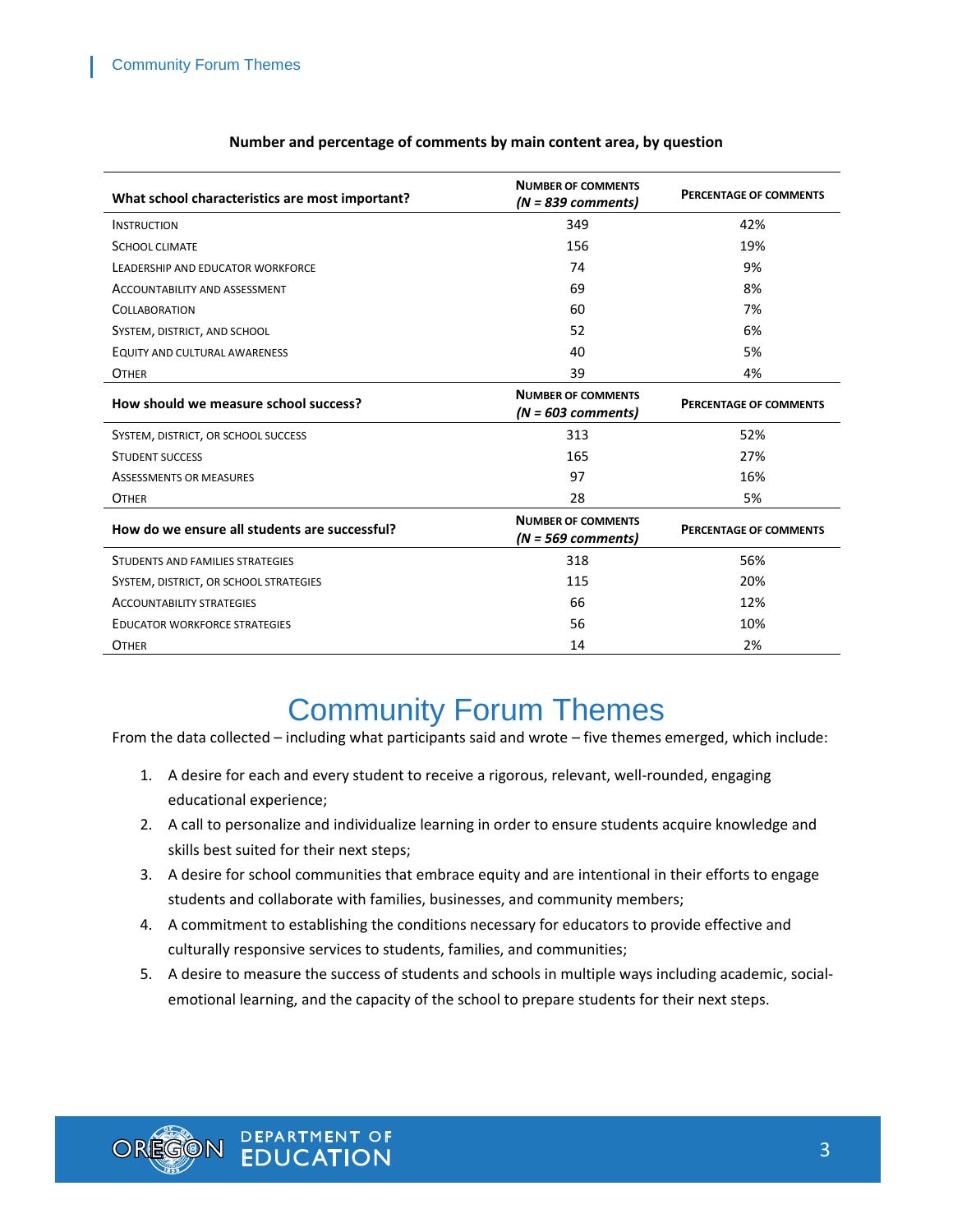### **Theme 1:** A desire for each and every student to receive a rigorous, relevant, wellrounded, engaging educational experience

Throughout the community forums, stakeholders consistently talked and wrote about the educational experiences of students in Oregon, and how the experience needed to look and feel different than what our system currently provides. They used words like *rigorous*, *relevant*, *well-rounded*, and *engaging* when referring to what a student's educational experience should look like.

When participants talked or wrote about **"**rigorous, relevant, and well-rounded education" they consistently expressed the following:

- Holding high expectations and standards for all kids
- Establishing a school culture and climate that approaches teaching and learning from an **asset-based lens and a belief that all students can learn,** regardless of where they're from, their socioeconomic status, or their racial / ethnic background
- **Enrichment opportunities – within the school day and after school** to support a comprehensive learning experience
- Inclusivity and ensuring all students come to safe and welcoming schools that **meet the social and emotional needs of students**
- A belief **that every student should have access to high quality, caring, effective teachers and school leaders.**

### **Theme 2:** A call to personalize and individualize learning in order to ensure students acquire knowledge and skills best suited for their next steps

A second emergent theme is the call for personalizing and individualizing a student's education. Participants noted that not all young adults who graduate high school in Oregon matriculate into college, and therefore, need access to alternative pathways. Personalizing a student's education was also mentioned relative to how prepared students are when entering pre-kindergarten, kindergarten, and through the transition years – from elementary school to middle school, and middle school to high school. Participants noted how critical it is for school staff to differentiate instruction and provide the supports necessary to ensure all students – regardless of their current achievement level – are put on a path to grow, learn, and thrive. When participants talked or wrote about "personalized and individualized education" they often expressed the following:

- The need to **move away from a one-size-fits-all model** and **towards a K-12 system of options that meet the needs of our diverse student population**
- **Engaging students early** on in their education journey in a variety of college and career opportunities
- **Access to alternative pathways and real-world experience**, through internships and apprenticeships, at the middle and high school levels
- **Support through mentorship**, including an individualized plan for "next steps" that begins well before high school.

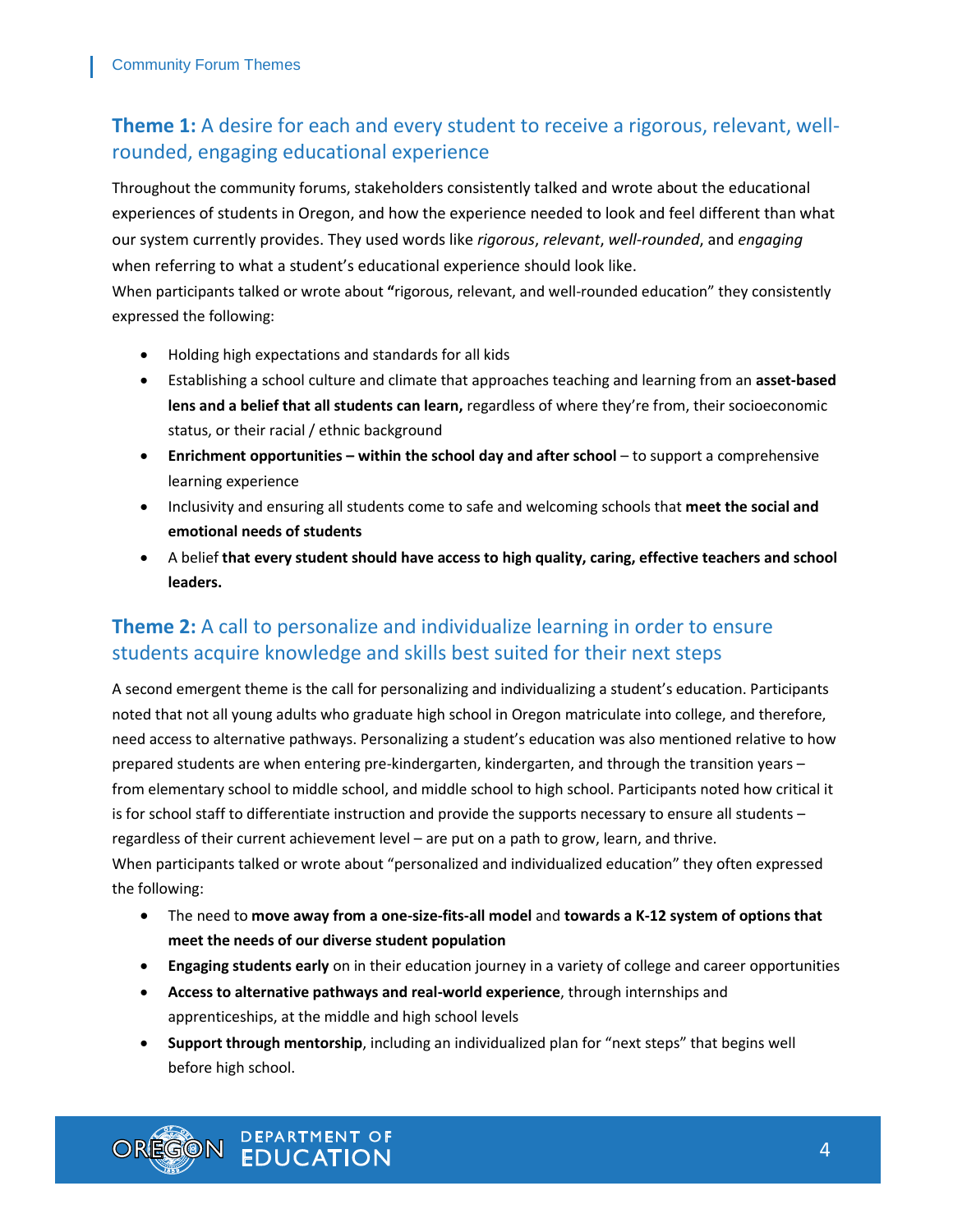**Providing customized interventions and individualized supports** to ensure each student achieves success in school and in adult life.

## **Theme 3:** A desire for school communities that embrace equity and are intentional in their efforts to engage students and collaborate with families, businesses, and community members

Participants stressed the value of establishing school communities that are inclusive and welcoming to all students, their families, and community members. They said schools should be **safe** for each and every student by not just welcoming diversity, but **creating opportunities for students to learn about and honor different cultures** and backgrounds. The participants identified the importance that **positive relationships among teachers, students, families, and community members** have toward building a community of learning for all. They also emphasized the value that connections to the community have on increasing the **richness and relevance of students' school experiences,** and organizing community services to support students who may need additional help to grow, learn, and thrive in their school.

When participants talked about, or wrote about "school climate, family engagement, and collaborating with community members" they often expressed the following:

- Establishing inclusive and welcoming school communities that **value diversity, create opportunities to learn the perspectives of all (student, family, community), and support social and emotional learning**
- **Ensuring schools are safe**, both physically and psychologically, for each and every student and adult
- Teaching students to **celebrate diversity and learn to honor each other's differences**
- Providing **mentorship and coaching that promote positive relationships** among educators, students, and families
- Building **connections with community members, businesses, and industries** to increase educational opportunities for students
- Engage community partners to address barriers to education including **hunger, medical, dental, and housing.**

### **Theme 4:** A commitment to establishing the conditions necessary for educators to provide effective and culturally responsive services to students, families, and communities

Participants discussed the importance of having **a high quality educator workforce**—school administrators, teachers, and other education professionals—that reflect the diversity of the students they serve. They discussed the need for school leaders to establish a **community of learning** for all as characterized by **collaboration and systems that support learning** for each and every student. The participants also emphasized the need to provide **professional development opportunities and differentiated support** to teachers that supports their professional growth, retention, and continued excitement about teaching. Finally, the participants stated that educators should be allowed **flexibility to be innovative** and **adapt school systems to meet the needs of their local communities.** 



**DEPARTMENT OF FDUCATION**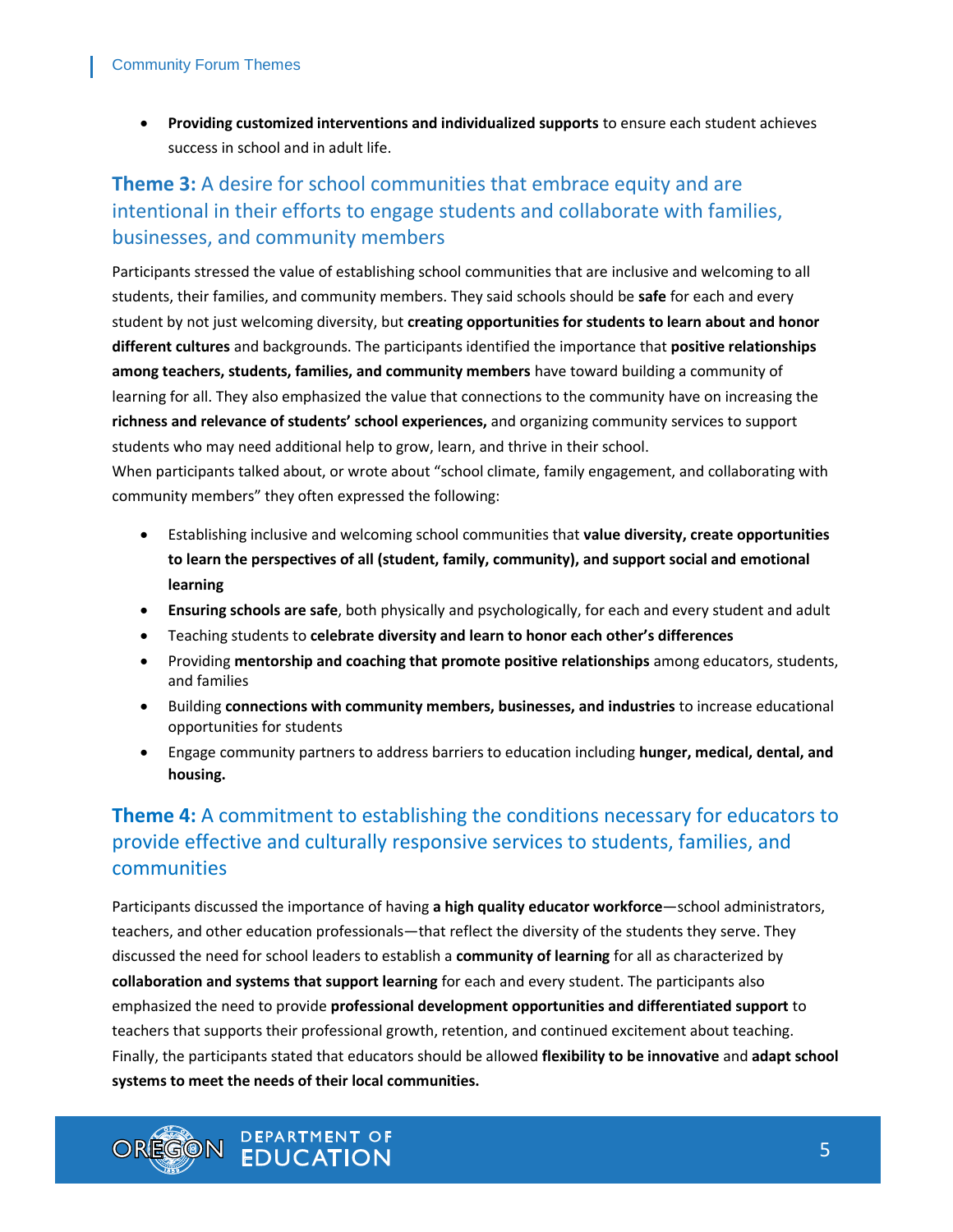When participants talked or wrote about "institutional and school conditions that foster success" they often expressed the following:

- Creating conditions that **support retention of teachers new to the field and diverse teacher community**
- Providing professional development to educators on **differentiating instruction**, selecting **evidencebased** curriculum, and using **culturally responsive** curriculum and instruction
- Promoting **smaller class sizes, a teaching workforce that reflect the diversity of their students, and specialists** (librarians, school counselors, behavior specialists, mental health workers) to address the wide range of student needs
- Setting up systems that promote **effective communication and collaboration** among administrators, teachers, and other education professionals

## **Theme 5:** A desire to measure the success of students and schools in multiple ways including academic, social-emotional learning, and the capacity of the school to prepare students for their next steps

Participants stressed the importance of using measures beyond academic achievement to evaluate student and school success. They stated that school success should gather information about student growth in core academic skills as well as a range of other **academic and non-cognitive skills** including citizenship, critical thinking, perseverance, and involvement in the variety of offerings outside of academic classes. The participants suggested several measures of school success that provide **information about the system and schools** that offer services to students, families, and communities. In addition to graduation and attendance rates, they suggested information on **educator absenteeism, family engagement, extracurricular activities, curriculum offerings, and supports to students** who experience barriers to their education as important indicators of school success. They also encouraged **gathering information from students, families, and community members** on their perspectives about their school.

When participants talked or wrote about "measures of school success" they often expressed the following:

- **Using multiple measures of student success** including academic performance, attendance, graduation rate, student engagement, proficiency in relevant skills, or the percentage of students entering and succeeding in postsecondary education and career
- Focusing on **individual student growth and achievement toward their personal goals**
- **Measures of school quality that go beyond academic achievement** including school climate, staff absenteeism, extracurricular activities, family engagement, the variety of offerings outside of academics, and support to struggling students
- Supporting the use of **formative assessments** that provide **relevant, immediate, and effective feedback** that informs instruction and supports student learning
- Using data to **identify problems and make adjustments** early for all students and different student groups.